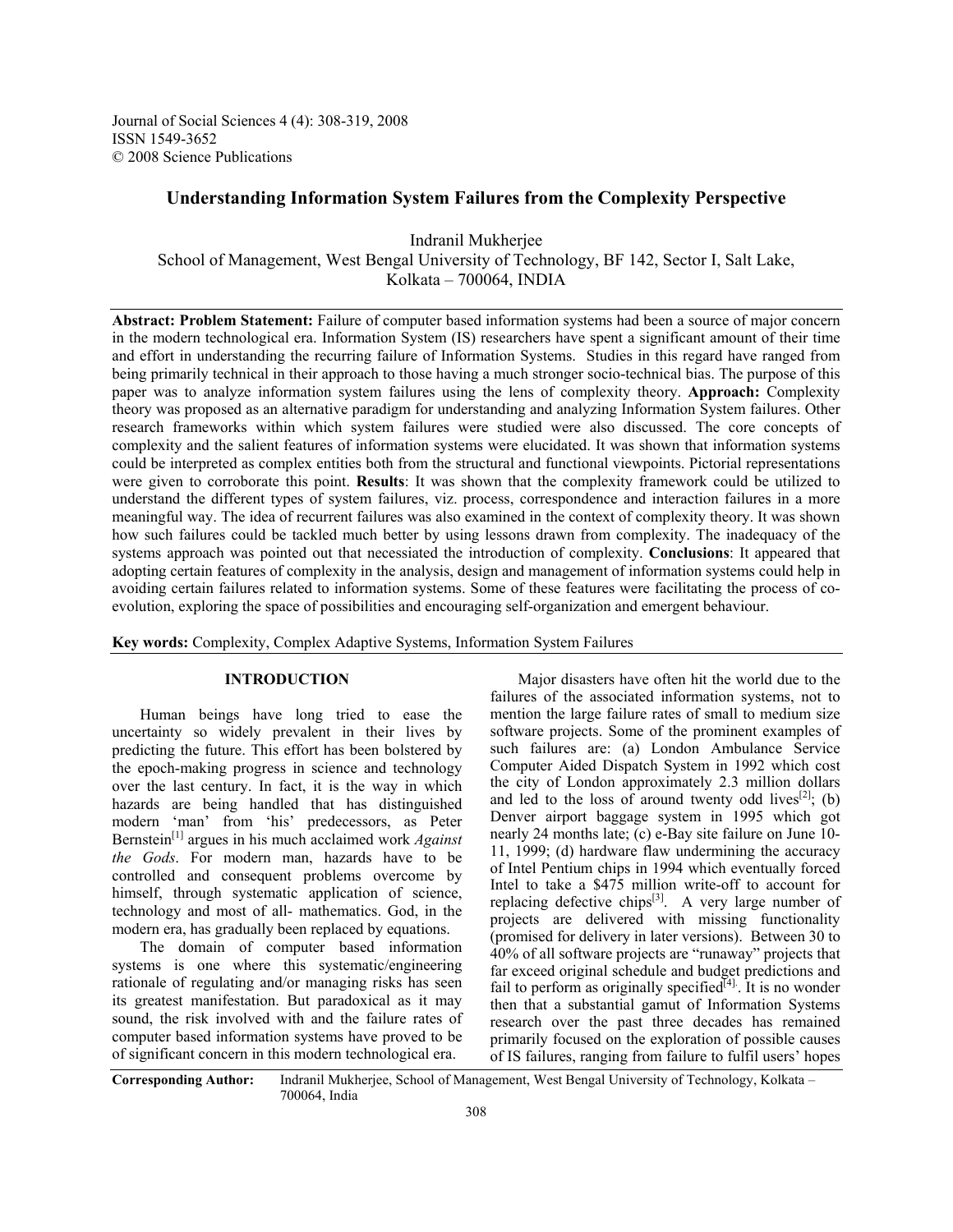as well as designers' promises<sup>[5]</sup> to operational problems and other unanticipated difficulties. This research ranges from mere technological explanation of success and failure to a rich and complex analysis of human organizational systems. Friedman and Cornford<sup>[6]</sup> in their premier account of the history of the development of computer based information systems, perceive failures as playing a pivotal part in shaping the dynamics of information and communication technologies (ICTs). Characterized as persistent, pervasive and pernicious<sup>[7]</sup>, IS failures have continued to attract the attention of a number of academic scholars and practitioners in the field who have tried to analyze and understand the problem from different perspectives. The multidimensional character of the subject area is reflected in the number of issues related to it  $-$  (a) *conceptual*: concerned with the very nature of the subject; (b) *empirical*: attempting to establish a causal relationship between different factors and probing into the effects of those factors; (c) *normative*: designing developed tools and techniques for building and maintaining successful IS applications<sup>[8]</sup> (Sauer, 1993), which the different approaches continue to address.

 There is probably no unified framework to understand failures of information systems. Whatever research - conceptual, empirical or normative - has been carried out in the past and is still in the process of being undertaken, can broadly be seen as representative of different schools of thought, with fundamentally different epistemologies inherent to them. In this paper, an attempt is made to apply the complexity framework to Information System failures. The paper is organized as follows. The theoretical background necessary to discuss about information system failures is first developed. Different research frameworks that are currently being utilized in the study of information system failures are introduced next. Fundamental elements of complexity are then introduced and discussed. The next section takes a first look at information systems through the lens of complexity, emphasizing the structural and functional similarities between information systems on one hand and complex systems on the other. The last section probes information system failures from the complexity perspective, spells out useful lessons for the system designer, discusses the issue of recurrent failures, points out the inadequacy of systems theory in explaining IS failures, and concludes by analyzing the London Ambulance Service case.

**Theoretical Background:** IS failure is not a welldefined concept. It covers different types of experiences and outcomes. Three types of IS failure were initially characterized by Lyytinen and Hirschheim $[9]$ : process, correspondence and interaction failure. Process failure refers to outcomes of the system development process such as project abandonment, schedule slippages, budget blowouts, or financial crises during the implementation stage. In correspondence failure, IS projects are completed but fail to meet specified objectives such as monetary savings, improved efficiency of resource allocation, greater productivity etc. Interaction failure occurs during or after project completion. It refers to failure to use an IS due to users' non-acceptance because of low level of user involvement or low degree of user satisfaction. Each of these three concepts was criticized as being limited in that one takes no account of the forms of failure defined by the other two. Lyytinen and Hirschheim thus proposed the fourth concept of expectation failure (inability of an information system to meet a specific stakeholder group's expectations). Their work basically stressed on the fact that IS failures occur due to the existence of a gap between an existing situation and a desired situation for a particular stakeholder group in an organization.

 Given the rather heterogeneous background in the area of IS failures, research in such failures has been diverse in nature. This variety is clearly manifested as the focal point of the analysis shifts from technological understanding to a systems level approach, considering individuals, stakeholders and organizations as entities of interest and probing into organizational culture, the unique situational contexts and power conflicts germane to the situation. Each of these outlooks stems from different schools of thought, which are at the origins of the different epistemologies used in research into IS failures, and in a more general context, in any sort of IS research.

 Currently, research into IS failures is concentrating on the different types of failures outlined above, different varieties of systems, different types of sectors and a number of different organizational change initiatives. The chief problem in formulating feasible theoretical models about IS failures is the high degree of complexity arising out of the intricate combination of technical, human and organizational characteristics of any information system. It is extremely difficult or even impossible to explain, let alone predict, the behaviour of such systems. Another related problem is the fact that previous studies of IS failure generally emphasized single failure common to all failure contexts. This concept of single failure was elucidated through the perspectives of organizational politics, organizational culture, institutional theory and organizational learning $[10]$ . However, failure is not truly a single phenomenon, but rather a diverse set of phenomena including certain failures which are recurrent in nature. New kinds of failure have surfaced in recent years like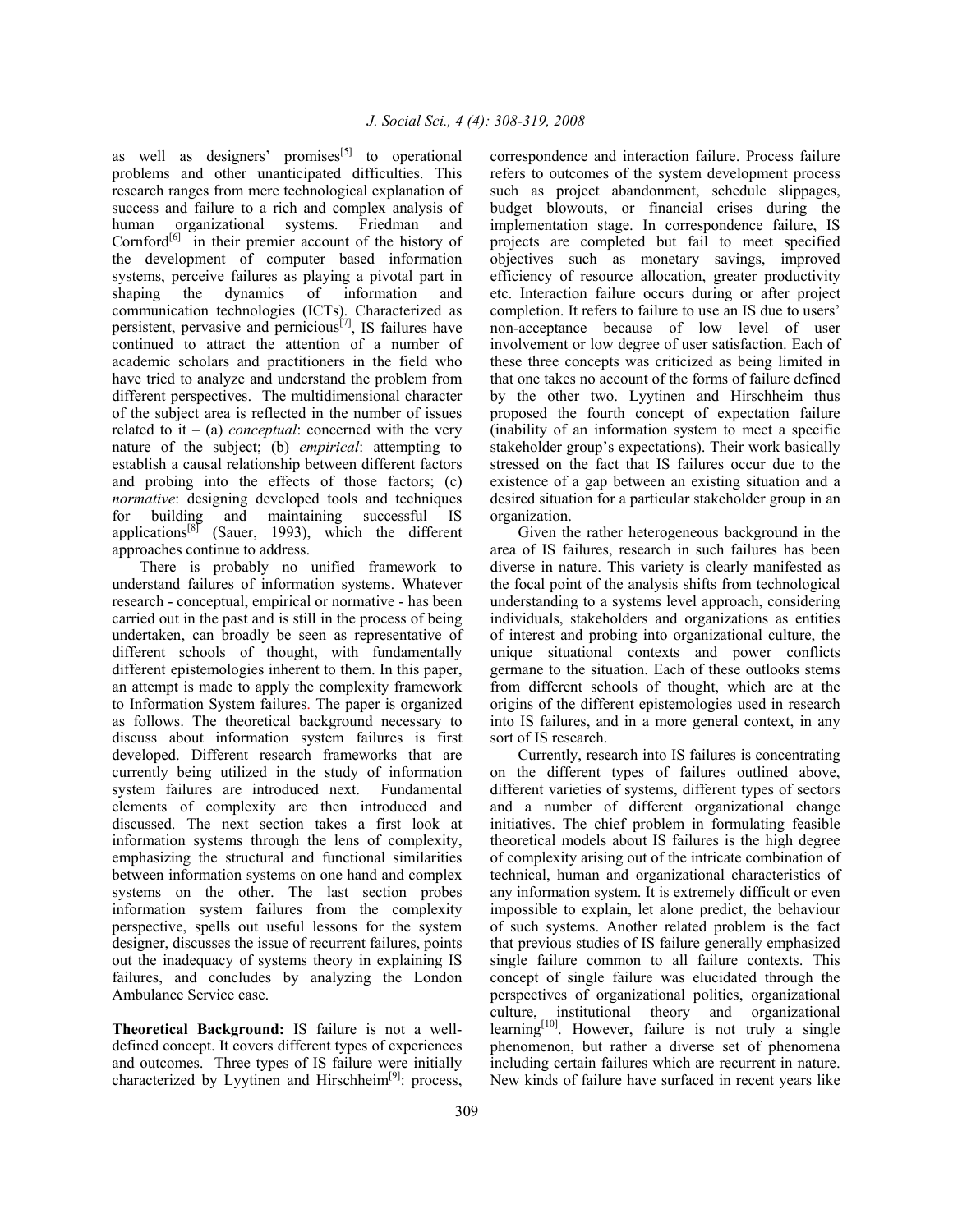those related to BPR and BPO and thereby led to more complications<sup>[11], [12]</sup>. Researchers are trying to grapple with the problem of containing IS failures by looking at both risk containment and risk control strategies, and also by giving up the holistic approach to risk management and rather adopting more specialized techniques.

 Researchers are exploring different methodologies in order to analyze and understand IS failures more effectively. In general, a research methodology may be regarded as a philosophical framework or "point of view" within which a set of methods can be systematically applied. There are three broad philosophical perspectives in relation to qualitative research in the domain of Information Systems<sup>[13]</sup>, viz. positivist, interpretive and critical research. The stance taken by positivist researchers in Information Systems is based upon the assumption that reality is objectively given and that it can be described by reference to measurable properties that are independent of the researcher. Interpretive IS researches, on the other hand, consider that reality can only be accessed through social constructions such as language, consciousness and shared meanings $[14]$ . Critical research relies on the assumption that social reality is historically constituted and that people are constrained in their actions by different forms of cultural and political domination<sup>[15]</sup>. Efforts are being made to extend the existing research approaches in the area of information systems. Brev<sup>[16]</sup> proposes that technological change – which is at the heart of all information system projects – can be most easily understood in the context of technological controversies, disagreements and difficulties with which the actors involved in the change are concerned. Brey tries to adopt an approach using some form of social constructivism in which the researcher does not need to evaluate claims made by different groups about any "real" properties of the technology being studied. Brey classifies social constructivist approaches into three groups: strong social constructivism, mild social constructivism and actor-network theory.

 As part of the effort to enlarge the scope of research in the area of information systems, the present paper will try to understand the failure of information systems in the framework of complexity theory $[17, 18]$ . Complexity science originated in the natural sciences, but is now rapidly encompassing diverse disciplines like physical sciences, biological sciences, social and organizational studies, economics, etc<sup>[19, 20, 21, 22, 23]</sup>. Complexity deals with systems composed of many interacting agents. They interact in ways that continually reshape their collective future. While complex systems may be difficult to predict, they can have a good deal of structure and permit improvement by thoughtful intervention. Organizations are now

making serious efforts to use the ideas inherent in complexity theory to create conditions for innovation and creativity in order to survive and grow in the bigger world environment. It is the exposition of this approach in relation to the investigation of IS failures that will be

one of the major building blocks of this work.<br>Mitev<sup>[24]</sup> summarizes this evolu summarizes this evolution of understanding IS failures along three dimensions, viz. the epistemologies, their originating disciplines and the focus of the different failure models. For example, functionalism as an epistemology has traditional engineering and natural science as its originating disciplines with technology as the focus of the failure model built on it.

**A Brief Review of the Different Research Frameworks:** Three different frameworks used by IS researchers to study system failures are discussed here, viz. functionalism, interpretivism and the critical school.

**Functionalism:** Functionalism is based on the philosophy of '*logical positivism*' which maintains that methods of natural science are the only legitimate methods available for use in social sciences. Studies undertaken in this framework look at the importance of presence or absence of specific factors for enhancing the success of information systems. Studies have been undertaken by Rockart<sup>[25]</sup>, who proposed the idea of 'critical success factor*s'* or CSFs, Shank[26] who used it with the MIS planning in his own organization FIAC and Boynton<sup> $[27]$ </sup>. Flower<sup> $[28]$ </sup> introduced the notion of the 'critical failure factors' or the CFFs. A related piece of work was done by DeLone and McLean<sup> $[29]$ </sup>. The functional approach has been criticised for attempting to establish a causal relationship between social events using natural science propositions.

**Interpretivism:** Interpretive research methods address the problem of dichotomy between the social and technical worlds by considering the knowledge of reality as a socially constructed one by the associated human  $\arccos^{[30]}$ . Examples include Vaughan's account of the Challenger launch decision at  $NASA^{[31]}$  and studies like those of Harvey and Myers $[32]$ . Using the interpretive framework, Charles Perrow<sup>[33]</sup> refuted the functionalist notion of failures in structured systems as the outcome of a set of discrete and independent flaws in their design. He perceived failures as the result of the inherent *i*nteractive complexity and tight coupling of complex elements in the system. The contextual factor centred analysis, due to Sauer, provides a rich understanding of IS failures from the interpretive perspective. This model focused on project organization, the information system and its supporters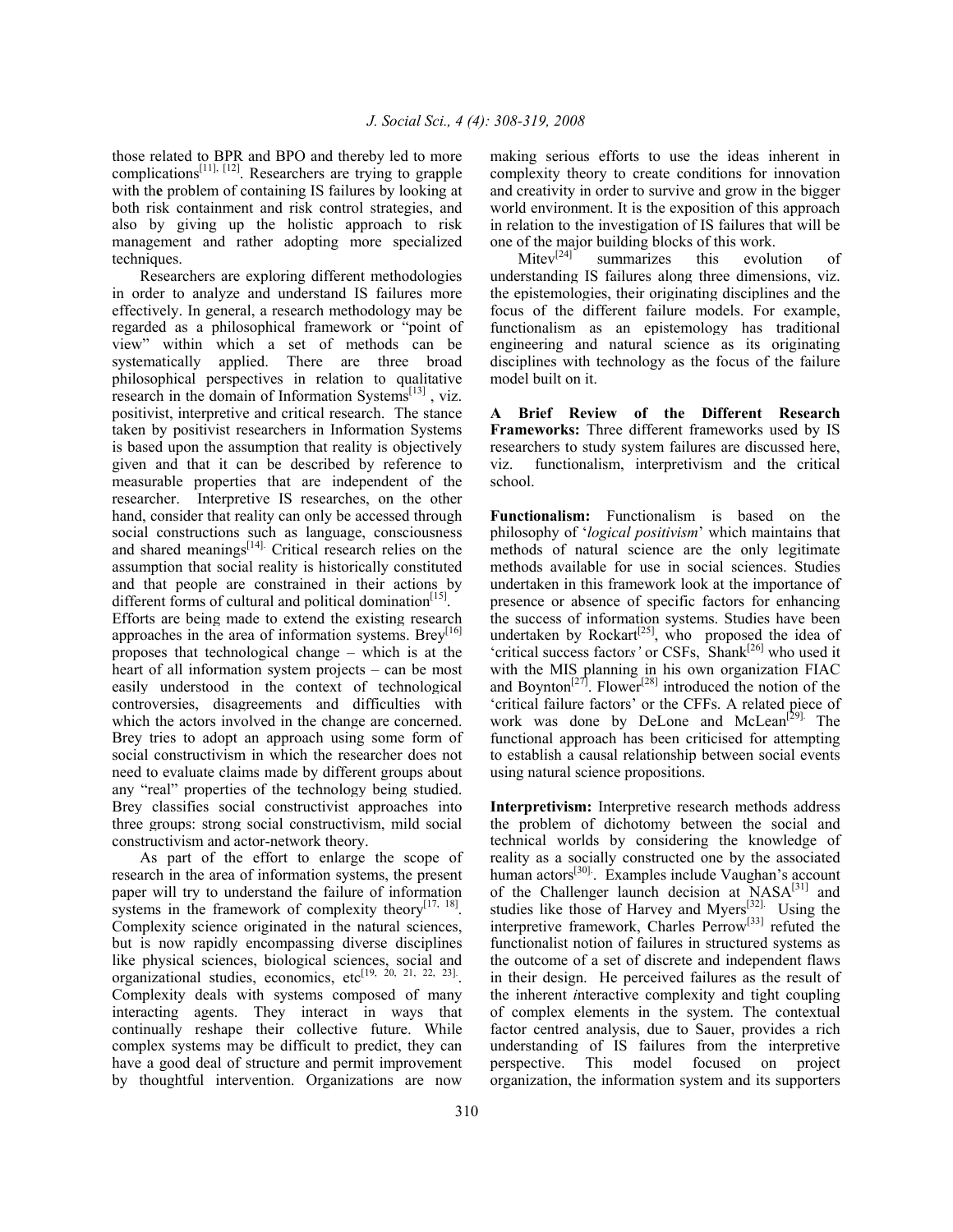arranged into a *triangle of dependences.* Sauer also examined the dependence of IS failures on the level of organizational configuration through his Configurational *Theory* model<sup>[7]</sup>.

**The Critical School:** The critical IS researchers perceive power and politics as inescapable features of every organisation. They mainly analyse the implementation phase- where user resistance is most frequent, and investigate the causes of such resistance. Using the Lyytinen–Hirschheim terminology for IS failures, we can say that the critical framework is concerned with interaction failures. Initial work in this direction was due to Robert Kling<sup>[34]</sup> and then by Markus<sup>[35]</sup>. Warne and Hart studied the impact of organizational politics on the failure of an information system project<sup>[36]</sup> by using the concept of information wards. It is built on the fundamental assumption of organisations being pluralistic in nature

 The interpretive and the critical schools of thought have both been subjected to one common criticism. According to Mitev, "they construe social factors as exogenous from the technology and imply the preexistence of a technological 'natural' trajectory." [24].

In subsequent sections, we explain how complexity theory can help us better understand information system failures.

**METHODS:** In this section we introduce complexity theory and see how it can help us to understand information system failures better.

**Complexity Theory:** There is no single unified theory of complexity, but many different theories arising out of the different disciplines studying complex systems like physical and biological sciences, computer simulation, social sciences, organizational studies and the entire spectrum of management and allied disciplines. The theories of complexity provide a conceptual framework, a way of thinking and a way of seeing the world. Depending on the particular discipline, the specific problems addressed, and the individual researcher's background, the complexity approach has been characterized as "constituting everything from a major paradigm shift which challenges established scientific orthodoxy to an extension and refinement of existing theory"  $[37]$ 

 It is not easy to define complexity in a precise manner, because of its apparently paradoxical and allembracing framework. Pribram $[38]$  comes to the closest description: not until we come to realize that the concept is paradoxical, can we begin to understand it. The dictionary definition of complexity always hints at the paradox: complex, (1) from the Latin co (together) plectere (weave, braid): entwined; intricate; (2) from

the Latin complexus (embracing, surrounding); anything formed by the union of interconnected parts; as assemblage; a system. Note that definition (1) emphasizes the intricacy of internal structure while definition (2) embraces the 'system' as a whole . Complexity is thus shown to encompass two levels or scales- a multiform interior or micro-level and a macrolevel whole. It is, therefore, a cross-scale, cross-level concept, and must be measured accordingly. The paradox: an intricate diverse micro-level embraced within a simpler macro-level entity- unity in diversity. Complex systems, both physical and social, require a high level of uncertainty at the local level for stability and development. Complex systems are characterized by global structure and local randomness. The former maintains the strength of the whole. The local randomness creates innovation and resilience.

 It is probably easiest to convey the meaning of complexity by enumerating some of the properties of complexity:

Complex systems contain many constituents interacting nonlinearly. The constituents of a complex system are interdependent. The complexity of the system does not arise from complex rules, but rather from the interaction among the large number of entities or subsystems that the entire system is composed of. These entities interact with each other constructing and reconstructing schemata that organize their relations at the local level.

 A complex system possesses a structure spanning several scales. Consider the case of a government, which is an example of a complex system. There are different levels (scales) in the government: local (city corporations or municipalities), state and the union government. At every scale there is a structure present. A complex system is capable of emergent behaviour. Emergence occurs when we switch the focus of our attention from one scale to the coarser scale above it. A certain behaviour, observed at a certain scale, is said to be emergent if it cannot be understood when we study, separately and one by one, every constituent of this scale, each of which may also be a complex system made up of finer scales. Rather, the emerging behaviour is a new phenomenon special to the scale considered, and it arises from the global interactions between the scale's constituents. In other words, it is hard to predict the emergence of the global property from the knowledge of the component parts. This global property – the emergent behaviour – feeds back to influence the behaviour of the individual components that produced it. For example, in industrial societies, the aggregate behaviour of companies, consumers, and financial markets produces the modern capitalist economy. For the brain, billions of neurons interact to yield complex behavioural patterns. Murray Gell Mann, one of the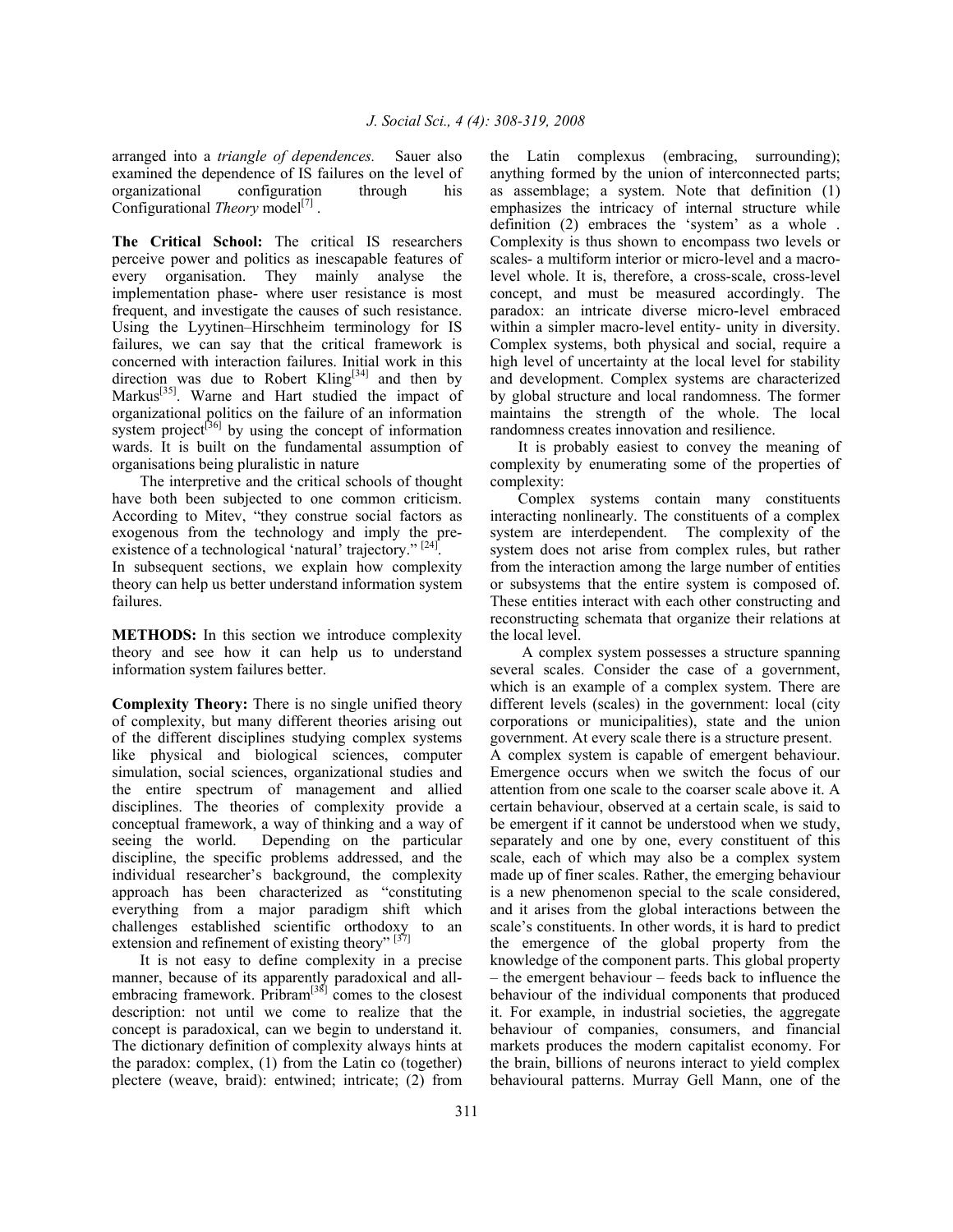founding fathers of the science of complexity has described this process as "surface complexity arising out of deep simplicity".

 The combination of structure and emergence leads to self-organization, which is the outcome when an emerging behaviour has the effect of changing the structure or creating a new structure. Each higher level has its own scale, and each new level has new kinds of relationships and properties. This means that a complex system at one level is made up of lower level complex systems interacting and creating the higher level order. Self-organization is not a strictly nested phenomenon; complex webs of interactions may exist at all levels. Viewed from an organizational perspective, selforganization describes the spontaneous coming together of a group to accomplish a task – the group alone decides what to do, how to do and when to do the job with no direction from outside the group.

 There is no single point of control in a complex system. Complex systems show global coordinated behaviour, without the presence of any distinct global controller. A complex system must cultivate variety, but it is an illusion to think that one can direct the variations. One can only disturb the system and observe what is happening. At the same time one cannot be separate from the system, stand outside and influence its direction. For example, neither has the immune system got any "chief lymphocyte" which directs an immune response; nor does the brain have a "chief neuron" in which central control of all behaviour is located.

 One way of modeling complex behaviour examines regularity that emerges from the interaction of individuals connected together in a Complex Adaptive System (CAS). These are dynamical systems, which are able to adapt and change within, or as part of, a changing environment. The hallmark of this perspective is the notion that at any level of analysis, order is an emergent property of individual interactions occurring at a lower level of aggregation. A formal definition runs as follows: A Complex Adaptive System (CAS) denotes an open ended system of many heterogeneous agents which interact nonlinearly over time with each other and their environment and which are capable of adapting their behaviour based on experience. Open ended means that there is essentially limitless possibility for variability in agent characteristics and behaviour<sup>[39]</sup>. There are four major properties of the aggregate dynamics of CAS<sup>[40]</sup> that distinguish them from other systems: self-organization, evolutionary trajectories, co-evolution and punctuated equilibrium. All these properties are emergent in the sense that complete knowledge of the individual agents is not sufficient to conclude about the details or timings of the aggregate properties.

 While we have already discussed about selforganization, the concept of evolutionary trajectories implies that the future of a given system from a given point in time cannot be determined by the complete knowledge of the present state. If the "tape is rerun" many times, every trajectory will most likely to be unique.

 In the case of co-evolution, we observe that a large part of each agent's perceived environment consists of interactions with other agents, who are themselves adapting and evolving. Each agent interacts not only with other agents at the same level in the organizational hierarchy (for example, when firms compete in an industry), but also with agents at higher and lower hierarchical levels (for example, a firm's relation with employees). Thus the evolution of one domain or entity becomes partially dependent on the evolution of other related domains or entities<sup>[41]</sup>. Organizational coevolution is essentially non-deterministic in nature. In retrospect, it may be possible to follow the evolutionary line, but it is virtually impossible to predict the direction of evolution.

 Punctuated equilibrium is the tendency of a CAS to have stable patterns of activity for long periods of time,then a short transition period of very rapid change in patterns, followed by new stable patterns of activity.In open-ended CASs, it is difficult to predict when transitions will occur or what the resulting stable patterns will be. The question depends to a large extent on how the system is viewed. For example, macroeconomists might view the economy of a particular country as steadily growing, with a few spikes here and there and conclude that the country's economy is in an equilibrium state. However, at the level of the firm, thousands of firm might go out of business every year and new ones formed in a way, which can hardly be described as an equilibrium state.

**Complexity and Information Systems:** A First Look like complexity science, the process of information system development and management is an area that requires contributions from different disciplines<sup> $[42, 43]$ </sup>. To build an information system, various types of tasks are required to be performed by different kinds of specialists: programmers, system analysts, knowledge engineers, project managers, software engineers, and of course users. While technical experts should develop a clear understanding of where their special skills fit into the overall effort that an organization makes when it is involved in the task of installing a new information system or upgrading an old one, managers need to appreciate the effort and particular expertise that is necessary in information system development. Information systems can be understood from different perspectives, viz. functional, technical, organizational etc. each of which can reveal a rich repository of ideas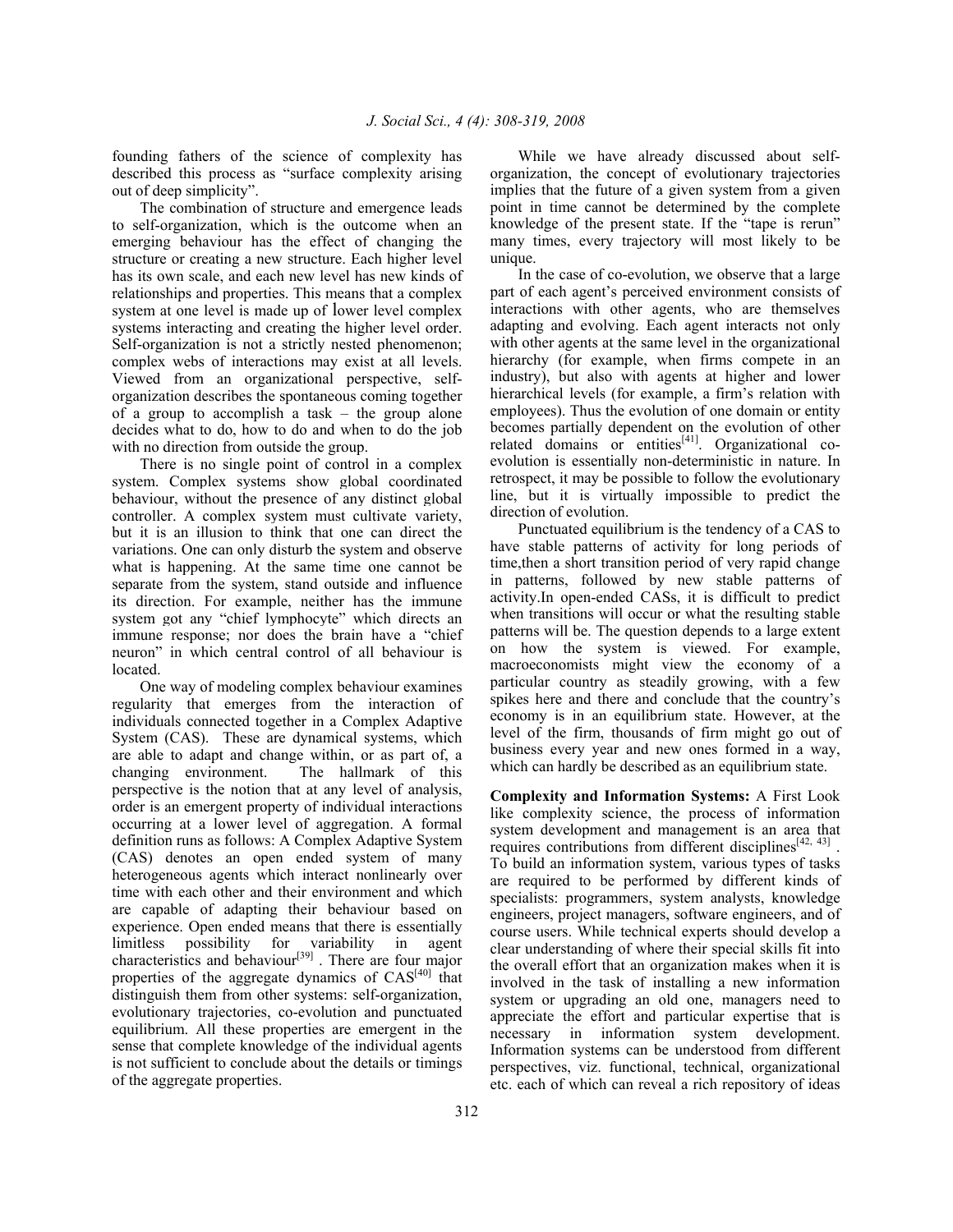about the organization in its entirety. A study of the information system development process, ranging from the engineering of a complex technical artifact to the interventions leading to organizational changes, that is, a socio-technical approach, highlights that the process of analysis, design and implementation of an information system is an inherently complex process. A proper understanding of information systems calls for combining knowledge from applied sciences such as computer science or engineering, systems theory, decision theory etc. with that from social sciences such as organizational theory, sociology, psychology, behavioral science etc. The former tends to apply scientific, mathematical or other formal logical methods, and aims at producing precise knowledge. The latter favours interpretative methods and produces more qualitative knowledge, which aims more to explain, rather than to describe the behaviour in a situation under study.

 A pictorial way of illustrating the relationship of the field of complex systems to the many other fields of science is indicated in Figure<sup>1[44]</sup>. It shows the conventional view of science as progressively separating into disparate disciplines in order to gain knowledge about the ever-larger complexity of systems. It also illustrates the view of the field of complex systems, which suggests that all complex systems have universal properties. Because each field develops tools for addressing the complexity of the systems in their domain, many of these tools can be adapted for more general use by recognizing their universal applicability. This leads to the motivation for cross-disciplinary fertilization in the study of complex systems, which in turn appreciates the multidisciplinary nature of IS, rather than developing a mere truncated discourse.

 The vast array of subjects that underlie the discipline of information systems reminds us of the complexity paradigm which also evolves from a large number of simple systems belonging to different categories on their own. The analogy becomes more pronounced when we move beyond the structural to the functional area of information systems. It is true that the uneasy mix of qualitative and quantitative methods emerging from the differing perspectives is manifested in both the development and management of information systems. However, transcending the barriers set by the narrow and ill-grounded body of specific knowledge domains, all information systems possess some universal features, just as all complex systems display some universal properties like emergence and self-organization. For example, the basic goal. For any information system development is to endow an organization with a sustainable competitive advantage. The discipline of information systems thus mirrors a complex system both from the structural and functional viewpoints. Therefore, it is

appropriate to analyze information systems in the framework of complexity theory.

#### **RESULTS**

One of the major problems in IS management is the divergence between the business and the IS strategies of an organization. The focus has been either on technology or management, whereas in reality, both influence each other in a reciprocal manner.



Fig 1: Relationship between Complexity Science and other Natural/Social Sciences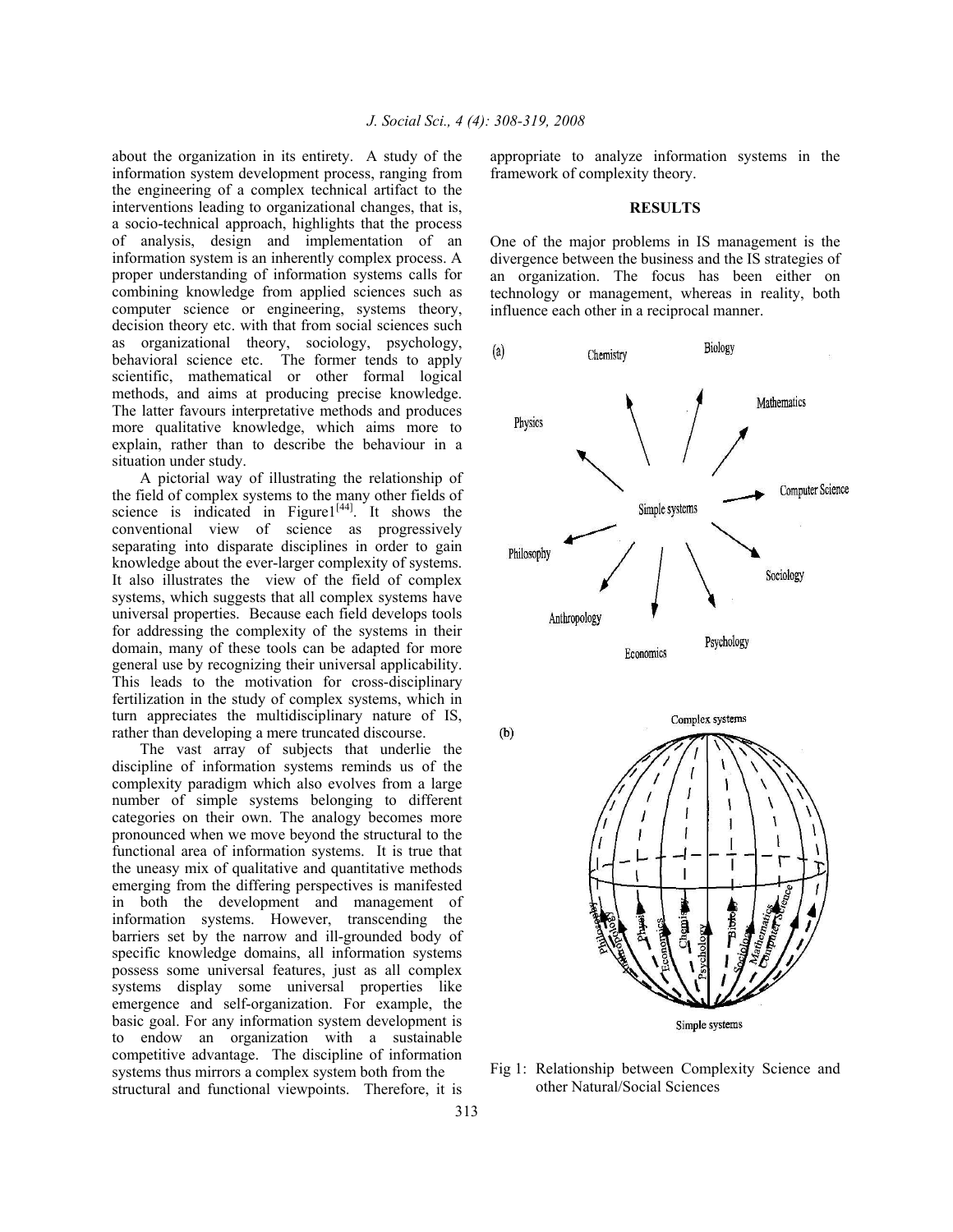It is necessary to facilitate the interaction between IT development and business management strategies in order to overcome among others, correspondence failure. The objectives of an IS development project are guided by the business goals of the organization, e.g. cost savings, greater productivity or increased efficiency. The IS developers need to manage the project in such a way as to help achieve these objectives. Inability to do so leads to what is termed as correspondence failure*.* But if it is possible to facilitate the co-evolution of business strategy and IS development then most of the problems intrinsic in this relationship are likely to disappear. Knowledge of the co-evolutionary process is essential in order to create an environment where this co-evolution may be facilitated. At the operational level, this calls for greater transparency in the working of both the business and technology domains, improved communication between the two, frequent interactions and exchange of ideas, leading to the emergence of common goals based on a sense of strong trust and mutual understanding.

 A related and very commonly occurring problem in IS development is the inability of the system designers to understand user requirements. Organizations using information systems are normally in a constant state of flux. This ingrained fluidity within organizations makes it difficult to freeze user requirements. The constantly changing working environment within organizations ensures that a gap between information systems and user requirements appears much before implementation is completed. While IS development lead times are shortening, there are no "instant solutions" which could overcome the time related problems by reducing the gap between problem definition and solution realization.The different backgrounds, expertise and goals of the information system developers (typically technical specialists) and the end users can also lead to user resistance towards the adoption of a new information system. Lack of motivation or involvement on the part of the users can easily lead to interaction failure. Again, the way out of this difficulty is to facilitate co-evolution between system development and requirements analysis. This may be accomplished by promoting user involvement in the design and operation of information systems. Users must be given more opportunities to shape the system according to their priorities and business requirements and thus to control the outcome of the change process. External integration tools consist of ways to link the work of the implementation team to users at all organizational levels. Users can become active members of the project team, take on leadership roles, and take charge of installation and training. However, here one must pause to reiterate that the emphasis should be on the coevolution of the two entities involved and not merely adaptation by one of the agents to a changing environment.

 Information systems are developed in order to add value to an organization by addressing a specific problem or a set of problems that the organization needs to overcome. These problems are generally multifaceted in nature involving human, physical and technical factors. IS developers have traditionally attempted to zero in on an optimal solution to tackle such problems. This attempt has often led to failed IS development projects, the failure occurring due to cost or time overruns, sometimes even resulting in project abandonment examples of process failure. However, a solution is optimal only under a certain set of conditions and when these conditions are altered the solution may not be optimal any more. We have already pointed out the inherent fluidity existing in organizations which try to leverage information systems to solve their problems. Hence, an optimal solution may be infeasible, or even undesirable. Complexity theory argues that instead of choosing a singularly focused optimal solution, IS developers need to explore possible multiple solutions, some of which could even operate in parallel. Depending on the change in its environment, the organization could then utilize one of the alternative solutions, which may become more relevant under the changed circumstances. Generating variety is a central requirement for adaptation and leads to the rich dynamics present in complex systems. In the terminology of complexity, this is the process of exploration-of-the-space-of**-**possibilities. Uniformity, homogeneity and rigidly following standard procedures, all of which are hallmarks of standard IS development process need to be replaced by a more flexible approach which encourages co-evolution. This is also consistent with the fact that complex systems do not have a global controller, rather they thrive on self-organization.

**Recurrent Failures:** Earlier in this paper, we pointed out the inadequacy of the single failure concept in relation to research in the field of IS failures. One of the probable reasons for this shortcoming is the complex nature of these systems arising out of their intrinsic nonlinear character. In these systems small disturbances can multiply over time because of the presence of nonlinear relationships and feedback effects, making them extremely sensitive to initial conditions. Past events always have a significant but somewhat unpredictable effect on present activity as well as future plans. An example is one where a decision to commit to a particular type of technology had surprisingly large effects at a later time when a change in IT platform was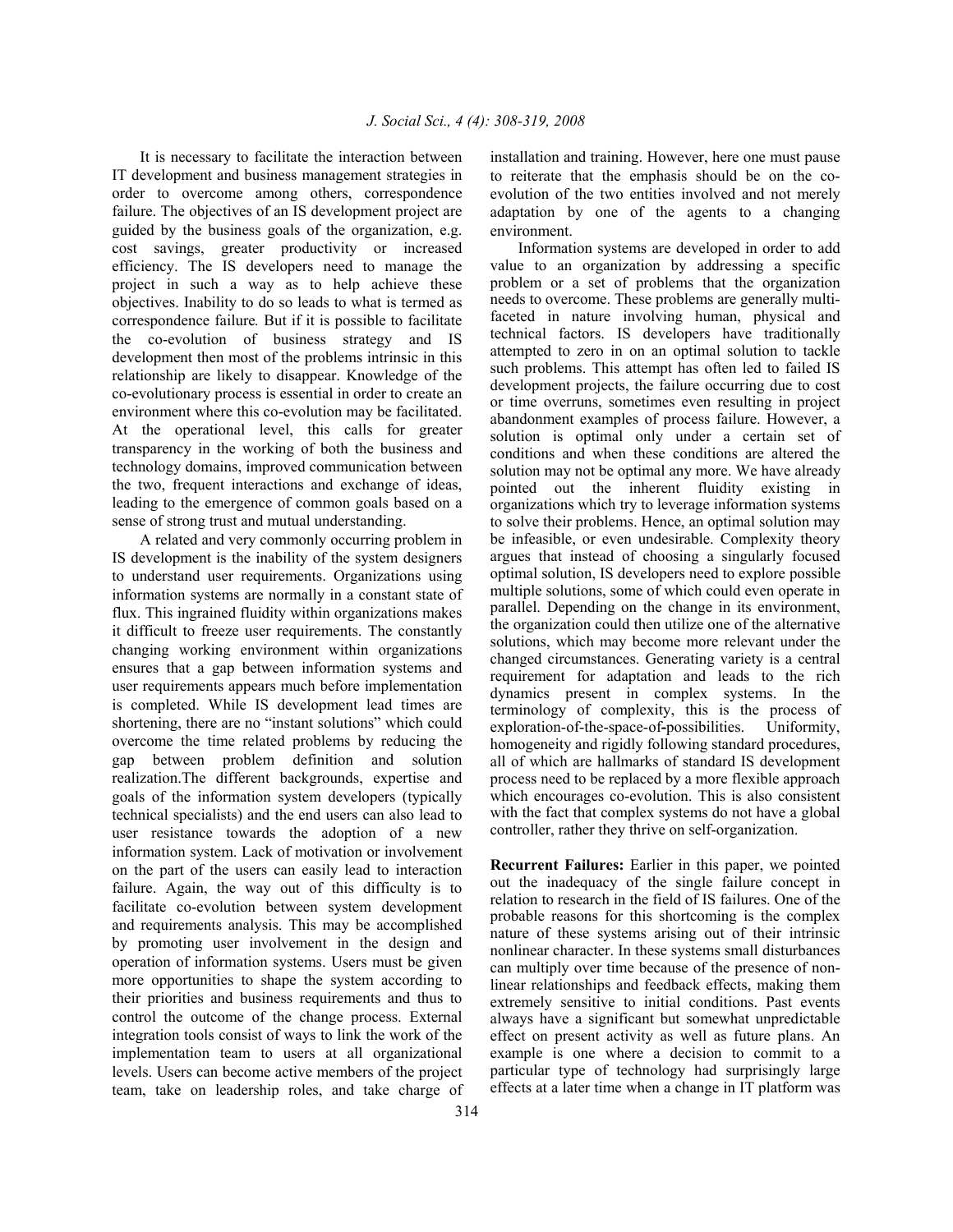considered and found to be impracticable. In many cases, old mistakes get repeated in new, original ways during the process of system development, leading to recurring failures. IT departments seldom learn from previous successes or failures. What is more remarkable is that even if lessons are learnt from previous IS development experiences, they may not really prove to be useful. Recording of these lessons in terms of standards and best practices may not guarantee future success since the unexpected could occur, new patterns emerge, and intended practices culminate in unintended outcomes. Complexity theory, which tends to focus on exploratory analysis, co-evolution and selforganization, could just be the right candidate for overcoming these kinds of recurring failures. Instead of religiously following the so-called best practices, complexity would explore the space of possibilities and search for the set of optimal solutions under changing scenarios. By facilitating co-evolution between different domains of the business, between management and technology, and between users and developers, complexity would encourage the emergence of a new working order, which is not based on command-control relationship but which emphasizes nimble reactions – expecting the unexpected. Instead of perceiving the fluidity present in an organization as a threat, use of complexity could very well turn it to an advantage in favour of the organization.

**Inadequacy of the systems approach**: One question that frequently arises while discussing failure of information systems from the complexity viewpoint is whether such failures can be analyzed within the framework of systems theory. The reason for this is not far to seek. Complexity theory shares a common vocabulary with systems theory. Many aspects of complexity also figure in the discussion of systems theory. In particular, terms like connectivity, interdependence, feedback and emergence carry almost the same meaning in both theories. However, complexity extends some of these concepts and also introduces new ones like co-evolution, exploration of the space of possibilities, self-organization etc. We have already seen that each of these new concepts plays a crucial role in enhancing our ideas about IS failures. System theory puts a lot of emphasis on prediction and control<sup>[45]</sup>. Within the framework of system dynamics, the objective of any analysis is to 'improve' the system. This implies that systems theory favors confirmatory analysis or problem-solving using models based on feedback. On the other hand, complexity with its focus on exploratory analysis is ideal for situations where non-linear effects prevail (as in the case of planning, development and management of information systems), where co-evolution is to be facilitated and emergence of

appropriate ideas and work culture is to be encouraged. Complexity is not built on the assumption that one can proactively control what will happen. Rather, the focus is on broadly understanding and coping with the situation as it unfolds in real time.

 Absence of control also gets manifested in the following way: in case of an entity moving across a landscape (e.g. an information system getting developed and implemented in an organization), complexity concerns itself both with the movement of the entity and the deformation of the landscape as the entity moves across it. However, systems theory explains this event by simply mapping causal factors that cause the movement of the system from a certain point to another point on the landscape. Systems approach is, therefore, somewhat restricted in nature.

Phelan $^{[45]}$  points out another interesting but subtle difference between complexity and systems approaches. Complexity theory is based on the premise that much of the observed complexity in any system arises from the relatively simple interactions among the agents constituting the system. But from the systems perspective, complexity depends on the number of system components and the amount of interaction between them. According to Phelan, in complexity theory, "there is a reluctance to embrace radical holism, that is, to maintain that the whole can only be understood in its totality and that all interactions are important. In general, systems theory is more sympathetic to radical holism". Let us recall the fact that the holistic approach to understanding IS failures embodied in the singular failure concept is being modified. The focus is now on trying to make smaller but specialized efforts directed towards risk management. In this context, obviously the complexity approach is a better strategy to employ compared to systems theory.

**Case of the London Ambulance Service A Complexity perspective:** Much has been written and discussed about the case of the London Ambulance Service. We turn to this oft-quoted example of information system failure in order to study how application of the principles of complexity might have helped avoid this major system disaster.

 The London Ambulance Service served a population of 6.8 million people, carried over 5000 patients every day, and received up to 2500 calls per day. Its objective was to respond to calls in an average of 14 minutes. A previous system for dispatching ambulances in response to medical emergencies had split up London into three separate zones and used to communicate with the ambulances through a combination of two-way radio, telephones, and computer displays in vehicles. Operators in the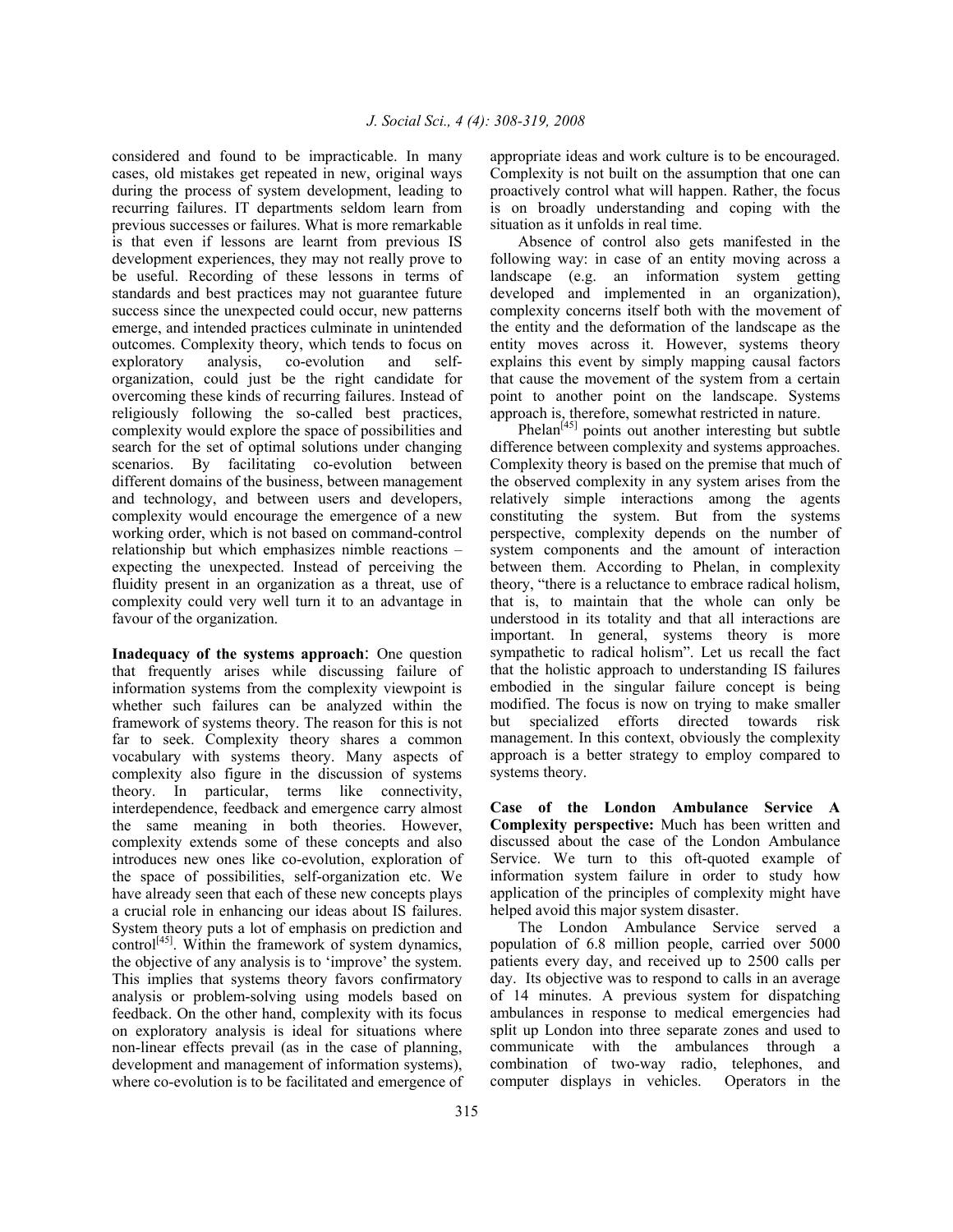dispatching centre received calls about emergencies, co-ordinated with the local ambulance stations to identify the nearest available ambulance and then send it to the place required. A new system was developed which wanted to treat the whole of London as a single zone. It discontinued the practice of radio and telephone calls to stations. Rather, the information system started an automated control of the dispatch of ambulance crews based on the location of the patient and of available ambulances. The new system was pressed into service on October 26, 1992 without completely testing or debugging it. However, on that very day, as the night progressed, calls were missed, several ambulances got dispatched to the same site, and operators in the dispatching centre were inundated with computerized exception messages. Some emergency callers failed to get connected for up to 30 minutes. Between 10 and 20 people probably died because ambulances were late by up to three hours. The situation was described, perhaps aptly, as "a complete nightmare".

 A formal enquiry was carried out to ascertain the causes for this catastrophic failure. The general conclusion was that neither the computerized components of the system nor the human participants had been ready for its full implementation. Some of the more tangible factors were found to be the following:

- The software was neither complete nor fully tested
- The system's performance under full load had not been tested
- The dispatching staff and ambulance crew did not have enough confidence in the new information system and had not been properly trained in the use of the system
- The automated dispatching approach required virtually perfect information, but the information it received was imperfect due to incomplete status reporting from the ambulance crews, poor coverage in the radio system, technical inconsistencies between the mobile data terminals and the central computer. Imperfect data in the dispatching system caused inappropriate and duplicated allocations of ambulances to emergencies..

 A few things are immediately evident from the above facts. Firstly, the incomplete software points to some kind of process failure while the very low confidence of the users and their lack of motivation about the system indicate interaction failure. Secondly, the fact that the software was pressed into operation without proper testing indicates desperation on part of the top management to thrust the system upon the users and thus act as a kind of "global controller". Complexity tells us that it was imperative to facilitate co-evolution between the new technology and the target user groups in order to secure the trust of the users

about the use of the new technology. The dispatching staff and ambulance crew should have been given sufficient time to prepare themselves for use of the new automated system. In the terminology of complexity, enabling conditions should have been created to allow the emergence of a working style which would match the new automated system. Furthermore, there was clearly a great deal of system complexity present which hindered its smooth functioning. The principal reason behind this was the eagerness of the system developers to control all possible outcomes and not allow any selforganization in the system.

### **DISCUSSION**

 Some more observations relevant to both information system failures and complexity, which can be generalized from the LAS example, can now be mentioned :

(1) It is simplest to tackle problems relating to IS failures when the failures are independent. The easiest way to manage risk in case of independent failures is to create redundancy within the system. Another useful design feature to deal with local failures is to avoid having any one element of the system be essential to its overall performance. This may be achieved by making the system highly decentralized (without any global controller), like the Internet. In case of the London Ambulance Service disaster the idea of treating entire London as a single zone turned out to be catastrophic. The process of totally eliminating radio and telephone calls to stations and depending solely on computers to dispatch ambulance crews proved to be devastating. The system developers removed redundancy from the system entirely and in the process made the system susceptible to total failure. One of the major advantages of Complex Adaptive Systems over more rigidly centralized organizations is the resilience of the former in the face of local failures. System developers could have avoided the magnitude of the disaster by exploiting this property and designing the system along the lines of CAS.

 (2) Design problems get complicated when local failures are not mutually independent. One example is the problem of correlated shocks. These failures occur when the elements of a system begin to break down at the same time due to the same reason. For example, in case of the London Ambulance Service disaster, the use of software not fully debugged led to large-scale breakdown in the operations of the system.The design against correlated failures involves identifying the sources of shocks that are external to the elements and could therefore cause failures in several elements at the same time. After identifying these correlated sources of error, one can achieve redundancy by building new elements into the system that are not susceptible to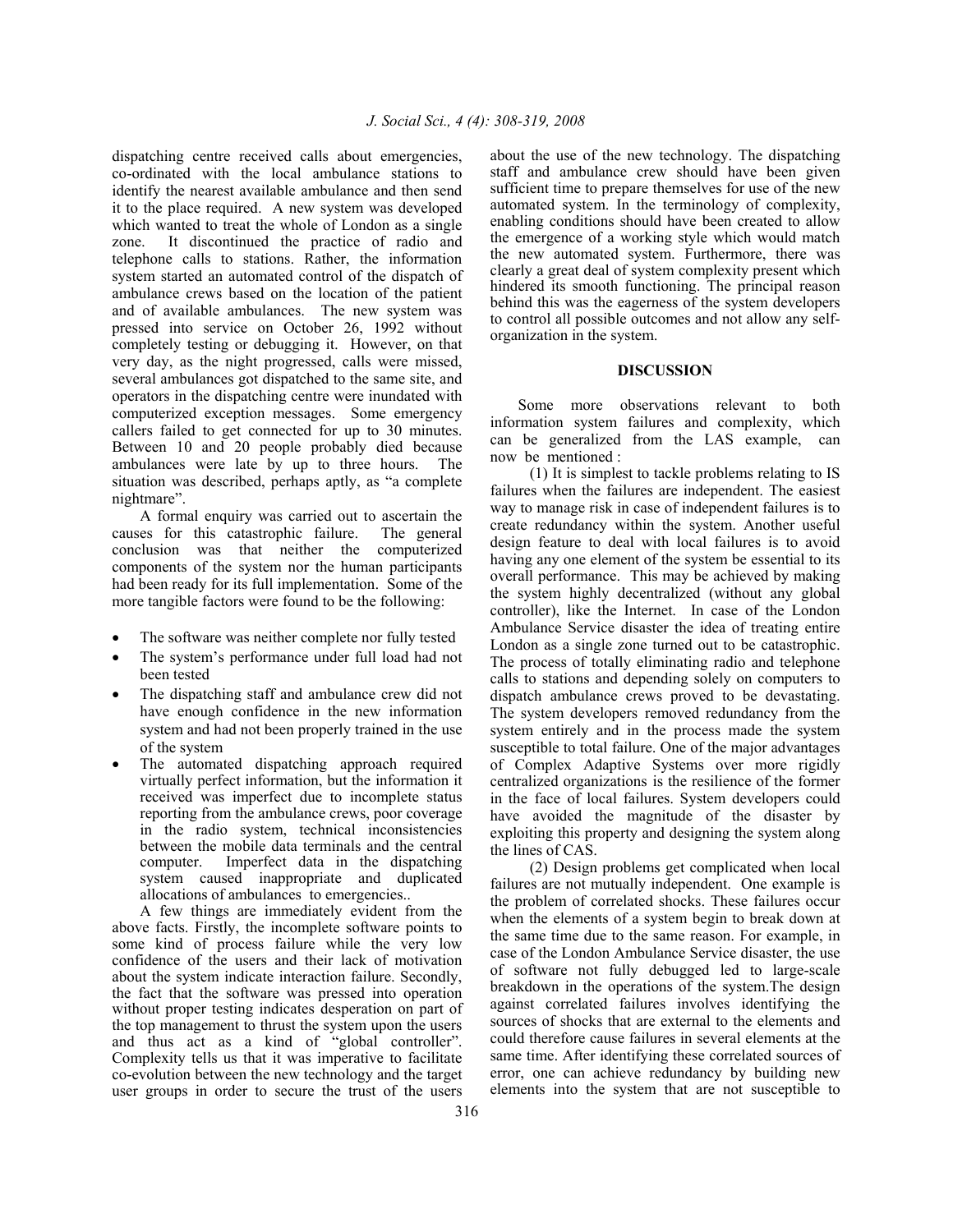these particular shocks. When the sources of external shocks cannot all be identified, the maxim is that the more diverse the elements, the less the chance that they will all be vulnerable to the same kind of external shock. Thus diversity in Complex Adaptive Systems not only allows exploration of new options but also provides safeguard against common shocks. Information systems that rely on widespread use of common hardware or software components can prove to be extremely fragile. We have already pointed out the inadequacy of searching for a single optimal solution, a practice very common among IS developers. A similar method was employed in case of designing the Computer Aided Dispatch system for the London Ambulance Service. The design did not incorporate enough variety or alternatives. Hence failure was quick and irreversible.

 (3) A third type of failure possible in information systems is stress propagation failure, which occurs when the elements interact naturally, or are designed to interact. Here failure in one element can cause stress in another leading to the failure of that element as well and eventually to a cascade of failures. Such failures occur in closely coupled systems information systems being one of the examples. It is generally believed that close coupling would increase the efficiency of systems, but so would the chances of large scale system failures (Perrow, 1984). The design for the LAS was clearly a closely coupled one, had virtually no redundancy built into it, with a strong desire of the developers to micro-manage the system and virtually impose it upon the end-users. Developers should note these findings and try to avoid these mistakes so as not to end up with a disaster like the LAS computer aided dispatch system.

#### **CONCLUSION**

Information System failures continue to disturb organizations. Both academicians and practitioners have tried to analyze these failures from their respective viewpoints and tried to devise strategies for risk containment. This is a challenge which is extremely difficult; the journey will definitely be long and hazardous. In this paper, we have tried to analyze information system failures in the light of complexity theory. In particular, we have tried to harp on those features of complexity which are likely to improve the situation on the ground. Some of these features are facilitating the process of co-evolution, exploring the space of possibilities instead of focusing on a single "optimal" solution and following the so-called best practices rigidly, encouraging self-organization and emergent behaviour etc. We have also pointed out how this study is positioned in relation to the current

literature on system failures by briefly describing the other frameworks to study IS failures which are currently in vogue. We also used the well-known example of London Ambulance Service to discuss how things went wrong with that system and alluded to the improvement which might have been effected by using ideas from the theory of complexity.

 We believe that development and management of Information Systems in the complexity framework could help us obtain solutions that are systematic, stable and maximize stakeholder value. More investigation in this direction would be the subject of our future work.

### **REFERENCES**

- 1. Bernstein, P. (1998) Against the Gods: The Remarkable Story of Risk, John Wiley, New York. ISBN 0471295639, 9780471295631
- 2. Beynon-Davies, P. (1995) Information Systems 'Failure': The Case of the London Ambulance Service's Computer Aided Dispatch Project, Eur J Inform Syst (4), 171-184. doi:10.1057/ejis.1995.20
- 3. Markoff, John. (November 24, 1994) Flaw Undermines Accuracy of Pentium Chips, New YorkTimes. http://query.nytimes.com/gst/fullpage.html?res=9C 03E3D71630F937A15752C1A962958260
- 4. Keil, M., Mann, J., and Rai, A. (2000) Why Software Projects Escalate: An Empirical Analysis and Test of Four Theoretical Models. MIS Quart 24 (4), 631-664. Published by – Management Information Systems Research Centre, University of Minnesota. http://www.misq.org/archivist/vol/no24/issue4/keil. html
- 5. Wood field, R. (2002) Women and Information systems Development: Not Just a Pretty (Inter) face? Information Technology and People, 15(2),119-138. doi : 10.1108/09593840210430561

6. Friedman, A. L., and Cornford, D. S. (1989) Computer Systems Development: History, Organization and Implementation, John Wiley and Sons, Chichester, UK. ISBN:0471923990. http://portal.acm.org/citation.cfm?id=583461

7. Sauer, C., Southon, G., and Dampney, C. N. G. (1997) Fit, Failure and the House of Horrors: Toward a Configurational Theory of IS Project Failure, in Proceedings of the Eighteenth International Conference on Information Systems (K. Kumar and J. I. DeGross Eds.), 349-366, December 14-17, Atlanta, GA, USA. Published by – Association of Information Systems. ISBN:ICIS1997-X.

http://portal.acm.org/citation.cfm?id=353141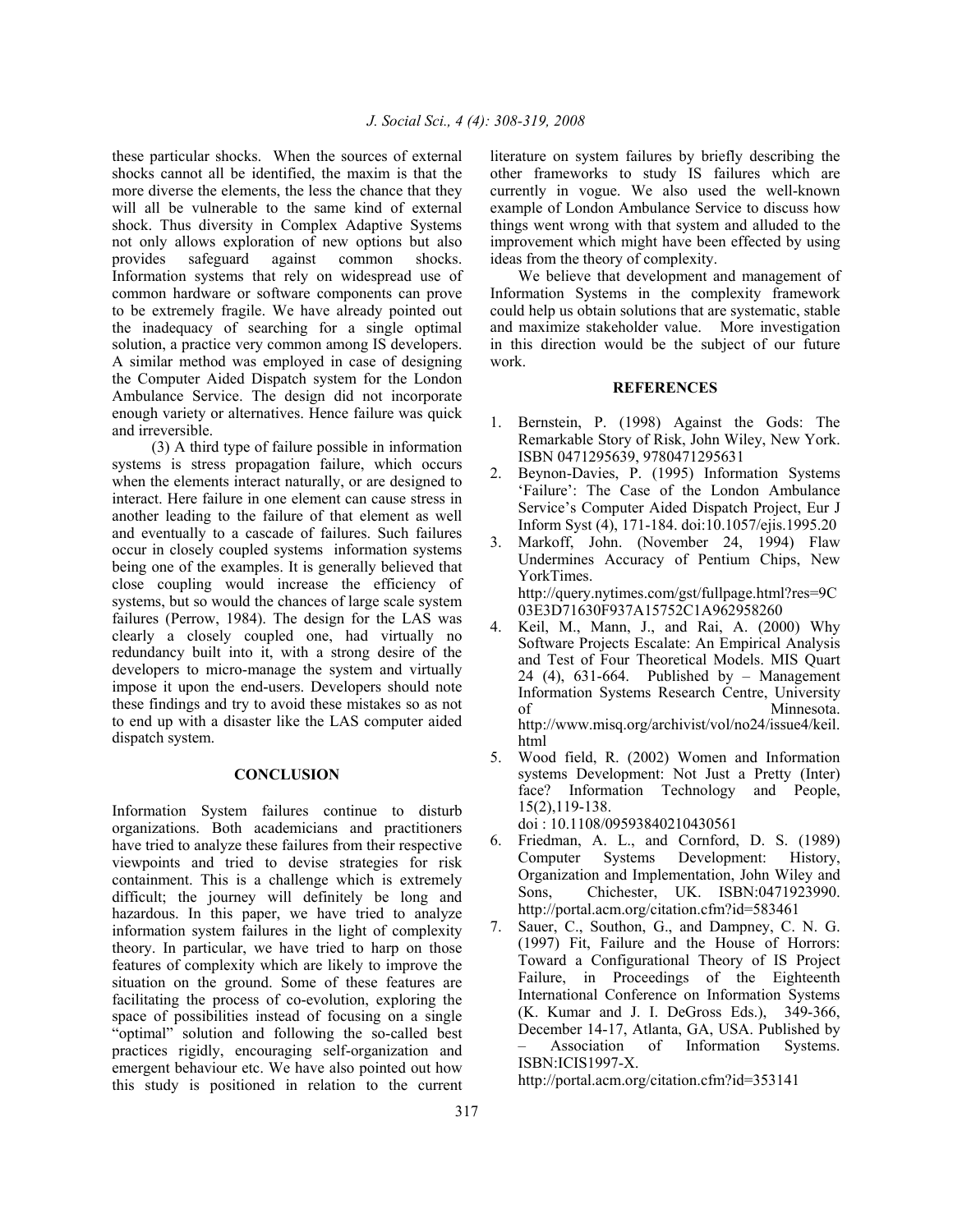- 8. Sauer, C. (1993) Why Information Systems Fail: A Case Study Approach,: Alfred Waller Ltd,Henleyon-Thames,UK; ISBN:1-872474-08-X
- 9. Lyytinen, K., and Hirschheim, R. (1987) Information Systems Failures: A Survey and Classification of the Empirical Literature, Oxford Surv Inf Tech (4), 257-309; ISBN:0-19-859019-9; http://portal.acm.org/citation.cfm?id=54890.54898
- 10. Robey, D and Boudreau, M. (1999) Accounting for the contradictory organizational consequences of information technology: Theoretical directions and methodological implications, Inform Syst Res 10(2):167-185. http://portal.acm.org/citation.cfm?id=767721.7685

26&dl=&dl=GUIDE

- 11. Clemons, E. K., Thatcher, M. E., and Row, M. (1995) Identifying Sources of Reengineering Failures: A Study of the Behavioral Factors Contributing to Reengineering Risks, J Manage Inform Syst, 12(2),9-36. http://www.jmisweb.org/articles/v12\_n2\_p9/index.html
- 12. Earl, M.J. (1996) The Risks of Outsourcing IT, Sloan Management Review, Spring 1996:37(3),26- 32. http://sloanreview.mit.edu/smr/issue/1996/spring/2; www.mona.uwi.edu/msb/Student%20Material/dow nload\_material.asp?name=The%20risk%20of%20I T%20outsourcing.pdf
- 13. Orlikowski, W. J., and Baroudi, J. J. (1991) Studying Information Technology in Organizations: Research Approaches and Assumptions, Inform Syst Res 2(1), 1-28. www.mona.uwi.edu/dmcs/staff/gmansingh/Researc h%20Methods/.../Orlikowski-ISR-2-1.pdf
- 14. Lee, A. S., Liebenau, J., and DeGross, J. I. (eds.) (1997) Information Systems and Qualitative Research,: Proceedings of the IFIP TC8 WG 8.2 International Conference on Information Systems and Qualitative Research, 31st May-3rd June 1997, Philadelphia, Pennsylvania, USA; Springer 1997; ISBN 0412823608, 9780412823602.
- 15. Myers, M.D. (1997) Qualitative Research in Information Systems. MIS Quart, 21 (2), 241-242; http://www.misq.org/discovery/MISQD\_isworld/
- 16. Brey, P. (1997) Philosophy of Technology meets Social Constructivism. Society of Philosophy & Technology  $(2)$ ,  $3-4$ . http://scholar.lib.vt.edu/ejournals/SPT/v2\_n3n4htm l/brey.html
- 17. Gell-Mann Murray, (1994) The Quark and the Jaguar: Adventures in the Simple and the Complex; pp 16-21, Freeman, New York. ISBN:0-7167- 2581-9;

http://www.santafe.edu/~mgm/mgmquark.html

18. Lewin, R. (2000) Complexity: Life at the Edge of Chaos; pp 10-21, Ist Edition, University of Chicago Press; ISBN-10: 0226476553; ISBN-13: 978-0226476551

- 19. Gell-Mann Murray. (1995) What is Complexity?Complexity(1),16-19. http:/www.santafe.edu/~mgm/complexity.html
- 20. Covney, P. and Highfield, R (1995) Frontiers of Complexity;  $1<sup>st</sup>$  Edition,pp 5-42, Faber and Faber Ltd. London. ISBN-13: 9780571179220 ISBN: 0571179223
- 21. Anderson, P., Meyer, A., Eisenhard, K., Carley, K., and Pettigrew, A. (1999) Introduction to the Special Issue: Application of Complexity Theory to Organization Science, Organ Sci 10 (3), 233- 236. **ISSN** : 1526-5455: http://portal.acm.org/citation.cfm?id=767727.7685 78&dl=GUIDE&dl=GUIDE&CFID=11431413&C FTOKEN=78507242
- *22.* Arthur, B. (1995) Complexity in Economics and Financial Markets, Complexity (1), 20-25. www.santafe.edu/arthur/Papers/Pdf\_files/Complexi ty\_Jnl.pdf
- 23. Kelly, E.M. (2003) "Ten Principles of Complexity & Enabling Infrastructures" in Complex Systems & Evolutionary Perspectives of Organizations: The Application of Complexity Theory to Organizations*,* Elsevier, Chapter 2, 23-50; Ed. Kelly, E.M. Http://www.psych.lse.ac.uk/complexity/Papers/Ch. 2final.pdf
- 24. Mitev, Nathalie N. (2000) Towards Social Constructivist Understandings of IS Success and Failure: Introducing a New Computerised Reservation System, in Proceedings of 21st International Conference on Information Systems. Brisbane, Australia, Dec 10-13, 2000. 84-93; Edited by Orlikowski, W. J.; Weill, P.; Ang, S.; Krcmar, H. C.; DeGross, J. I. Publisher: Association for Information Systems.ISBN:ICIS2000-X. http://portal.acm.org/citation.cfm?id=359640.3597 25&coll=GUIDE&dl=GUIDE&CFID=11431413& CFTOKEN=78507242
- 25. Rockart, J. F. (1979) Chief Executives Define Their Own Data Needs, Harvard Bus Rev 57 (2), 81-93. doi : 10.1225/79209
- 26. Shank, M. E., Boynton, A. C., and Zmud, R. W. (1990) Critical Success Factor Analysis as a Methodology for MIS Planning. Management information systems: readings and cases: a managerial perspective, pp 397-407;ISBN:0-673- 38859-X;

http://portal.acm.org/citation.cfm?id=103411

27. Boynton, A. C., and Zmud, R. W. (1985) Critical Success Factors: A Case- Based Assessment, Sloan Manage Rev 25 (4). 17-27. portal.acm.org/citation.cfm?id=1189395.1189406